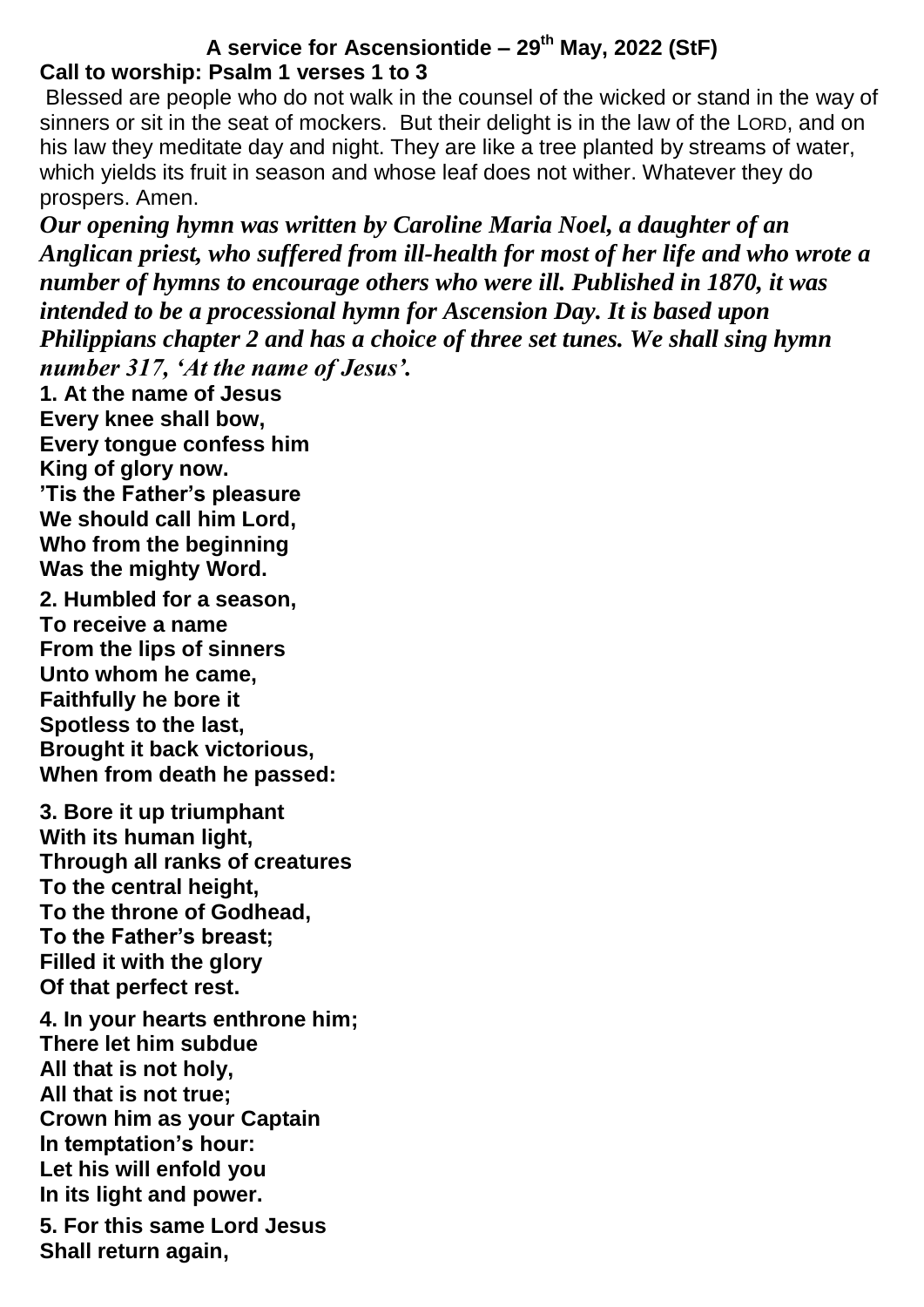**King of Glory now.** *© Caroline Maria Noel {1817 – 1877}*

### *In our opening prayer, when I say, 'Amazing God', please respond with, 'All honour and glory are yours'. Let us pray.*

Almighty God, we come to worship and adore you, for you not only brought the whole universe to life, but you love and sustain all living beings. We rejoice that when you raised Jesus from the grave, you reconciled sinners like us to you and broke the power of death.

### 'Amazing God' **……… 'All honour and glory are yours'.**

Christ Jesus, loving, faithful Son of our heavenly Father, you brought our salvation by dying on a cross at Calvary to break the hold of Satan and atoning for the sins of the world.

## 'Amazing God' **……… 'All honour and glory are yours'.**

Blessed Spirit, our Counsellor, Inspiration and Guide in our discipleship, we know that without you, we are helpless and hopeless. Come, lead us now and breathe new life into us.

## 'Amazing God' **……… 'All honour and glory are yours'.**

Mighty Lord of life and love, Father, Son and Holy Spirit, you renew all things through the cross and empty tomb. Hear and accept our praise. **Amen.**

## *In our prayer of thanksgiving and confession, when I say, 'Merciful Lord', please respond with, 'Restore us to righteousness'.*

Almighty God, we offer heartfelt thanks for all the many blessings we receive from you: for the good things we enjoy; for everyone who guides, loves and inspires us, but most of all for your undying love. Forgive us when we are selfish or self-righteous, unforgiving and judgmental. Pardon us when we have been unwilling to trust in your saving grace.

## 'Merciful Lord' **……. 'restore us to righteousness'.**

Help us to change our ways as we acknowledge our sinfulness. Renew and restore us, so our lives reflect the victory Jesus has won over sin and death. Re-kindle the embers of our faith, so we may play our part in building your kingdom here.

# 'Merciful Lord' **……. 'restore us to righteousness'.**

Loving God, we believe that you have heard our prayer and have not only pardoned us, but invite us to walk with you once more. Hereafter, may we serve you and our neighbours gladly and faithfully, so our lives honour you in Jesus' beautiful name. Amen.

#### *As our Saviour taught his disciples, we pray:*

**Our Father, who art in heaven, hallowed be thy Name; thy kingdom come; thy will be done; on earth as it is in heaven. Give us this day our daily bread. And forgive us our trespasses, as we forgive those who trespass against us. And lead us not into temptation; but deliver us from evil. For thine is the kingdom, the power, and the glory, for ever and ever. Amen.**

*We continue our worship with a hymn written by Charles Wesley in 1739. Its 'alleluias' were not added until 1852 – long after Charles had died! Hymn number 300, 'Hail the day that sees him rise'.*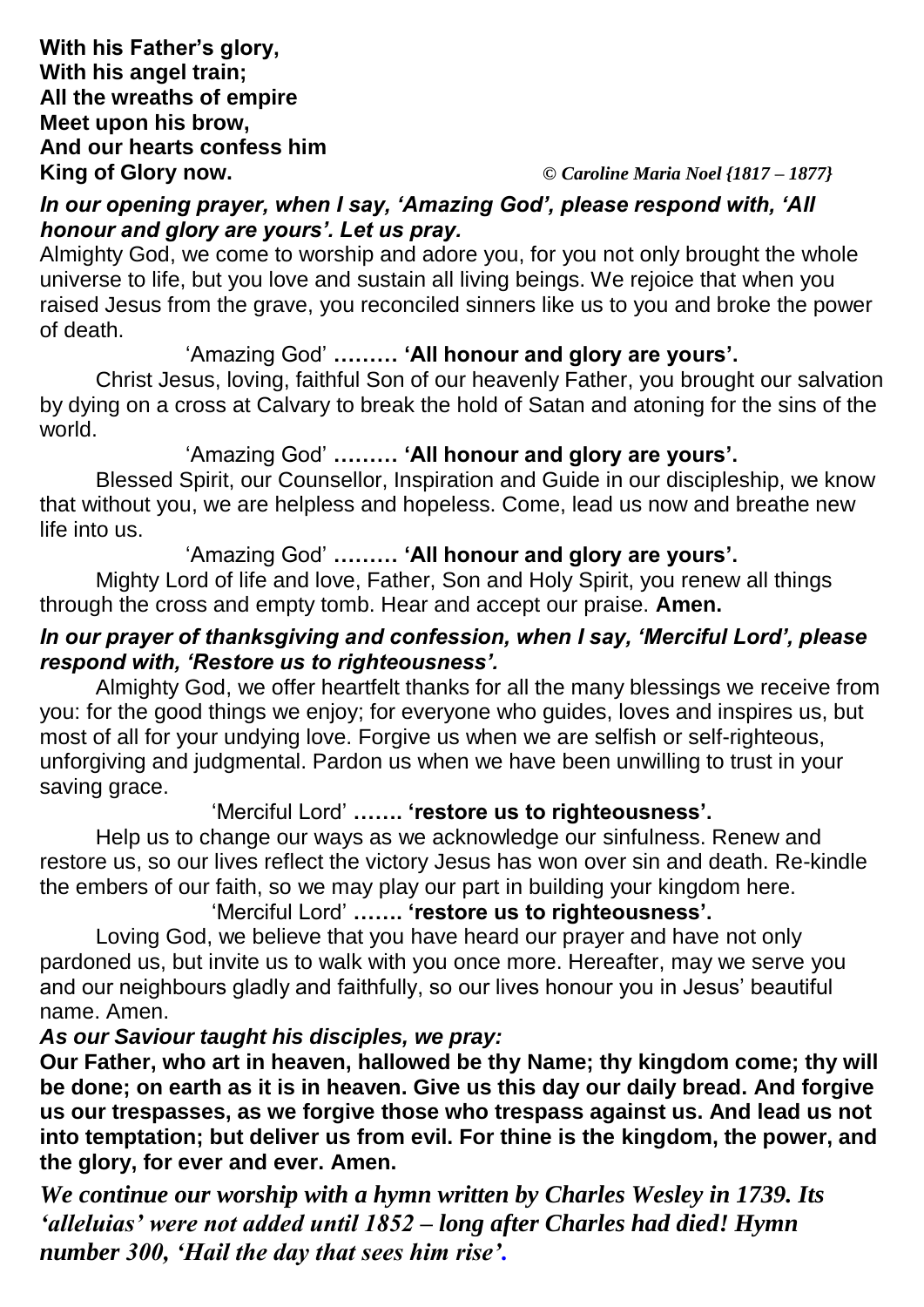**1***.* **Hail the day that sees him rise,** *Alleluia!* **Ravished from our wistful eyes!** *Alleluia!* **Christ, awhile to mortals given,** *Alleluia!* **Reascends his native heaven!** *Alleluia!*

**2. There the glorious triumph waits;** *Alleluia!* **Lift your heads, eternal gates!** *Alleluia!* **Wide unfold the radiant scene;** *Alleluia!* **Take the King of Glory in!** *Alleluia!*

**3. Him through highest heaven receives,** *Alleluia!* **Still he loves the earth he leaves;** *Alleluia!* **Though returning to his throne,** *Alleluia!* **Still he calls mankind his own:** *Alleluia!*

**4. See! he lifts his hands above;** *Alleluia!* **See! he shows the prints of love:** *Alleluia!* **Hark! his gracious lips bestow,** *Alleluia!* **Blessings on his Church below.** *Alleluia!*

**5. Master, parted from our sight,** *Alleluia!* **High above yon azure height,** *Alleluia!* **Grant our hearts may thither rise,** *Alleluia!* **Following thee beyond the skies.** *Alleluia!*

**6. Ever upward let us move,** *Alleluia!* **Wafted on the wings of love;** *Alleluia!* **Looking when our Lord shall come,** *Alleluia!* **Longing, sighing after home.** *Alleluia! © Charles Wesley (1707 – 1788)*

*In our prayers of intercession we pray for our world and its needs.* 

Loving God, we believe that all things are possible for you, so whilst we offer ourselves to do what we can to ensure the wellbeing of our neighbours, we turn to you in situations that are beyond our power, asking that you will reach out in mercy to rectify the results of mankind's cruelty, folly, exploitation and indifference which result in so much suffering around the world.

We pray for our church, all churches in our Circuit and, indeed, for the World Church. Teach us to speak of the grace and glory of Christ Jesus with one voice and serve him in unity of mission. May we bear the gospel light to this suffering and sindarkened world. Renew and invigorate our calling as we seek new ways to meet the needs of our communities as we emerge from the dark shadow of Coronavirus.

God of Shalom, we pray for peace throughout the world, though our attention is concentrated upon Ukraine and the invasion by Russia.

In your mercy Lord, reach out to the Ukrainian people, from President Zelenskyy and his advisors, the armed forces and militia, the civilians, mainly women, children, the elderly and disabled, who are trapped in cities that are being bombarded by Russian forces. May they remain courageous and undaunted, so they will be able to resist Russia's might. We pray that friendly countries will provide support not only during the war, but for the time it takes to rebuild Ukraine from the ashes of destruction. Remember, too, Ukrainian refugees, who are fleeing to friendly countries. Bless those who offer shelter and support for as long as it is needed and may their compassion ease the trauma of the refugees.

Gracious Lord, inspire and guide the leaders of all nations and opposition groups in the way of peace. Teach them to eschew the use of violence to achieve their aims: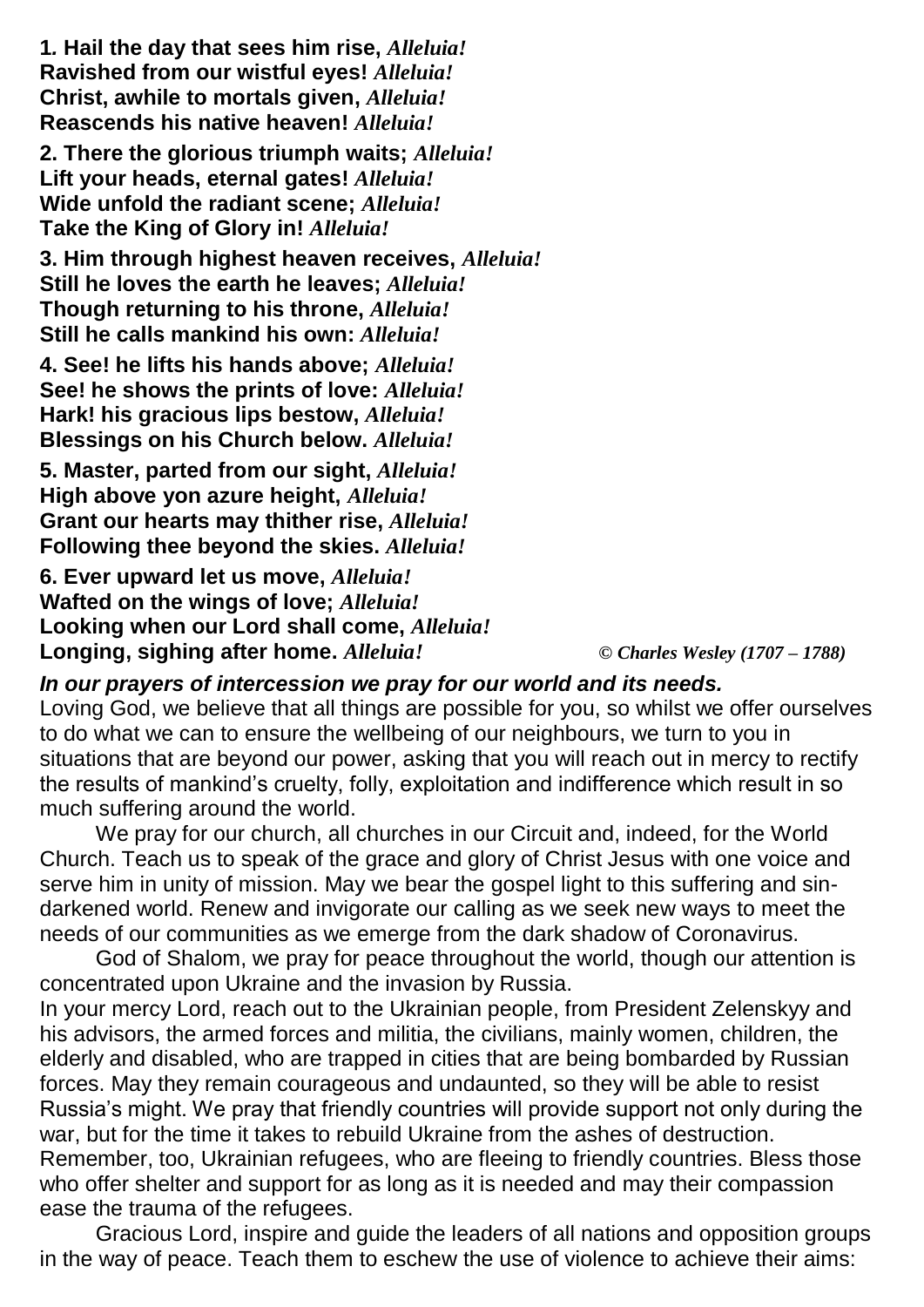instead may they seek to follow the way of justice, mercy and peace. Teach us also to act justly and to care for our neighbours, especially people whom we find it difficult to like.

Lord, as we reflect upon our world and the serious issues our environment faces, we ask you to inspire and guide those who are striving to keeping earth habitable for future generations. We pray for people who campaign for a fair and proper use of the world's resources, including the distribution of coronavirus vaccines to impoverished countries and vaccines to counteract the recent outbreak of monkeypox.

We pray for organizations like All We Can and Christian Aid that are working to provide desperately-needed aid to Afghanistan, Ethiopia, Sudan and Yemen, where millions are facing starvation, because of famine. May governments also reach out to offer support, even if they disapprove of the regimes in those stricken lands.

We pray, too, for people in this country who are struggling to live as the cost of energy, fuel and food increases to record levels. We thank you for those who supply and run food banks and for organisations like the Salvation Army which help the poor. Speak to the hearts of the Government, business leaders and local councils so they may find ways of helping the poor and offer hope in place of bleak despair.

Lord, we remember before you people whose memories and faculties are diminishing because of a dementia and also their families, friends and carers whose distress has been increased by this pandemic. Grant all of them the support and hope they need to keep going.

We pray for neighbours who are sick in body, mind or spirit; those who are in any kind of need or trouble; neighbours who are living with depression or whose relationships have broken down and everybody who mourns the loss of somebody dear, particularly people who have been unable to mark their loved-one's passing because of restrictions at funerals and gatherings. In a time of silent reflection, we offer you names of people for whom we are especially concerned. ………………… Lord, help us to offer them both practical support and friendship, but warm them with your love, so they may find comfort, healing, courage and enduring peace.

Abba, Father God, bless us all, our families and friends. Keep us safe from harm and help us to lead Christ-centred lives by sharing your abundant love with all-comers, in the name of our risen and ascended Lord Jesus, to whom be glory and honour for evermore. Amen.

### **Our New Testament reading is Acts chapter 1 verses 15 to 17 and 21 to 26**

In those days Peter stood up among the believers (a group numbering about a hundred and twenty) and said,

"Brothers, the Scripture had to be fulfilled which the Holy Spirit spoke long ago through the mouth of David concerning Judas, who served as guide for those who arrested Jesus— he was one of our number and shared in this ministry." Therefore, it is necessary to choose one of the men who have been with us the whole time the Lord Jesus went in and out among us, beginning from John's baptism to the time when Jesus was taken up from us. For one of these must become a witness with us of his resurrection."

So they proposed two men: Joseph called Barsabbas (also known as Justus) and Matthias. Then they prayed,

"Lord, you know everyone's heart. Show us which of these two you have chosen to take over this apostolic ministry, which Judas left to go where he belongs." Then they cast lots, and the lot fell to Matthias; so he was added to the eleven apostles. Amen.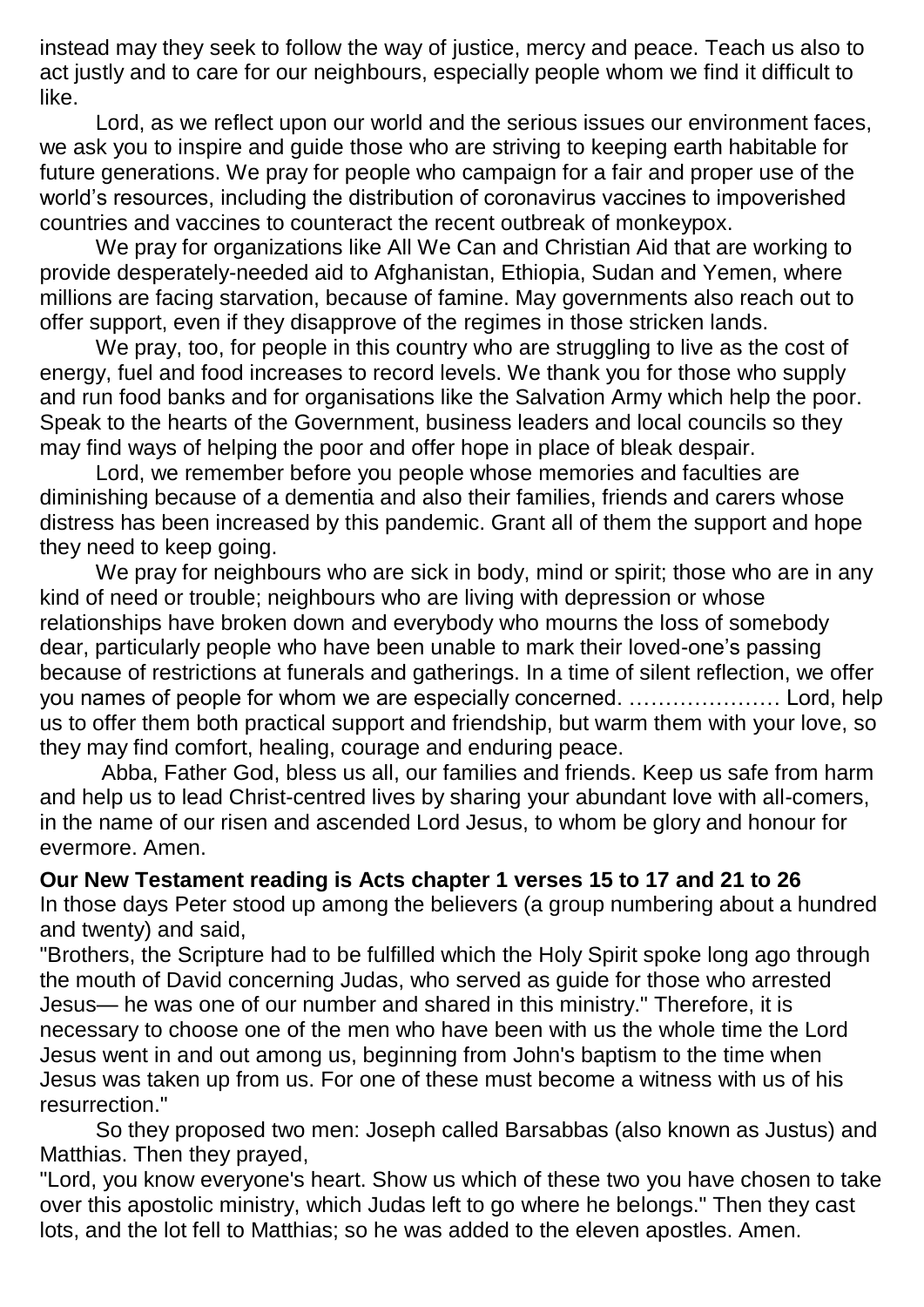### **The gospel reading is John chapter 17 verses 6 to 19 and is Jesus' prayer for his disciples – and us – during the Last Supper.**

"I have revealed you to those whom you gave me out of the world. They were yours; you gave them to me and they have obeyed your word. Now they know that everything you have given me comes from you. For I gave them the words you gave me and they accepted them. They knew with certainty that I came from you, and they believed that you sent me. I pray for them. I am not praying for the world, but for those you have given me, for they are yours. All I have is yours, and all you have is mine. And glory has come to me through them.

I will remain in the world no longer, but they are still in the world, and I am coming to you. Holy Father, protect them by the power of your name—the name you gave me so that they may be one as we are one. While I was with them, I protected them and kept them safe by that name you gave me. None has been lost except the one doomed to destruction so that Scripture would be fulfilled.

I am coming to you now, but I say these things while I am still in the world, so that they may have the full measure of my joy within them. I have given them your word and the world has hated them, for they are not of the world any more than I am of the world. My prayer is not that you take them out of the world but that you protect them from the evil one. They are not of the world, even as I am not of it. Sanctify them by the truth; your word is truth. As you sent me into the world, I have sent them into the world. For them I sanctify myself, that they too may be truly sanctified. Amen.

*We continue with a hymn written by Revd. Norman Wallwork, a Methodist minister. I presume he has sat down by now, as he is a year older than me and I am rather ancient! If you don't recognize the words, I'm sure you will know its setting, 'Morning light', used for 'Stand up, stand up for Jesus'. Hymn number 315, 'We sing the praise of Jesus'*  **1. We sing the praise of Jesus, Of our ascending Lord; The triumph of our Saviour, Of Christ the Son of God. The forty days are over, Earth sees his face no more; But Christ the King of glory We worship and adore. 2. Rejoicing in God's promise We wait in prayer and praise, The Spirit sent from heaven To set the earth ablaze; We pray with expectation, We praise with one accord, We wait for living fire, The power of the Lord. 3. Therefore, with saints and angels**

**And all the hosts above We lift our hearts and voices To bless the God of love; To sing of our Redeemer Who intercedes and prays,**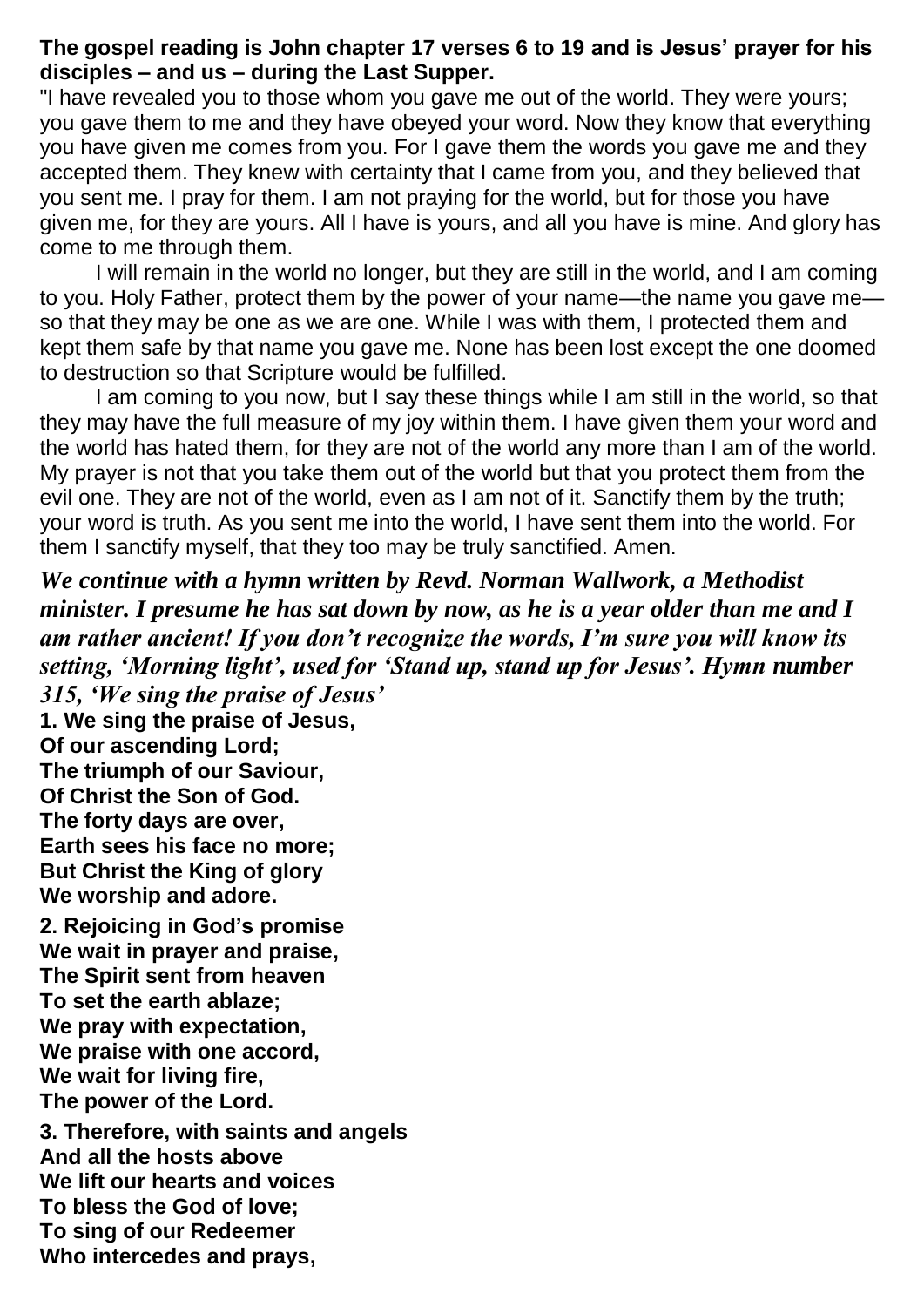**That God the Holy Spirit May guide us all our days. 4. With songs of alleluia Let earth and heaven ring; And praises to the Father Let all creation sing. All honour be to Jesus, God's own eternal Son; And to the Holy Spirit Let endless praise be done!** *© Norman Wallwork (born 1946)*

# **Sermon: waiting**

Last Thursday was Ascension Day and today's reading from Acts deals with some of the events between Ascension and the coming of the Holy Spirit at Pentecost. Luke's gospel ended with Christ ascending to heaven, with his followers worshipping him and returning from Bethany to Jerusalem 'with great joy'. In the beginning of Acts, they stood, staring heavenwards until prompted to move by two figures clad in white. They had been told to stay in Jerusalem to receive the Holy Spirit, but they were not certain when this would be. They were joyful because they recognised in the ascension that Jesus is indeed the Son of God and he had fulfilled his mission to reconcile the human race to his Father, so he could resume his rightful place at God's right hand.

The eleven disciples, Mary, mother of Jesus, the women who'd faithfully followed Jesus and a large group of followers, one hundred and twenty in all, were staying in a room in Jerusalem, not only because the risen Lord had told them to wait there for the Holy Spirit, but because it was almost Shavuot – Pentecost is a Greek word – when Jews celebrate Moses receiving the Law on Mount Sinai. Jews from the Diaspora would have flocked to Jerusalem to worship in the temple and to give first-fruit offerings at the end of the barley-growing season. The coming of the Spirit at Shavuot / Pentecost would be of great significance, for in the new Covenant, salvation would not be gained through Law, but through faith in Jesus as our Saviour. Justification comes through Christ, not by animal sacrifices, for Jesus became the one perfect sacrifice for the sins of the world.

Just before this reading, the disciples, male and female, prayed together, often 'with a single purpose in mind'. In Luke, they were said to have been constantly worshipping in the temple, but in that case the sexes would have been separated. Here, we have a united community of believers, praying together, sharing fellowship and waiting with conflicting feelings of expectation and dread. They were excited by Jesus' command to take Good News to the world, but felt totally inadequate to fulfil their commission. Peter declared that the time had come to find somebody to replace Judas Iscariot, not because of superstition, because of the significance of twelve in Hebrew culture. Twelve represents the sons and tribes of Israel – God's chosen people'; twelve apostles are therefore needed to build a new chosen people.

Notice how Peter stipulated that the person to replace Judas must have been with Jesus from the beginning of his ministry to his ascension. In other words, he must have shared the whole ministry, so he would know the whole story and witness to it. Some commentators dislike the idea of lots to determine which of Joseph or Matthias should be chosen, but remember, they prayed for the Lord to guide them. Therefore, the use of lots left the decision in God's, not human, hands. Having chosen the twelfth man, they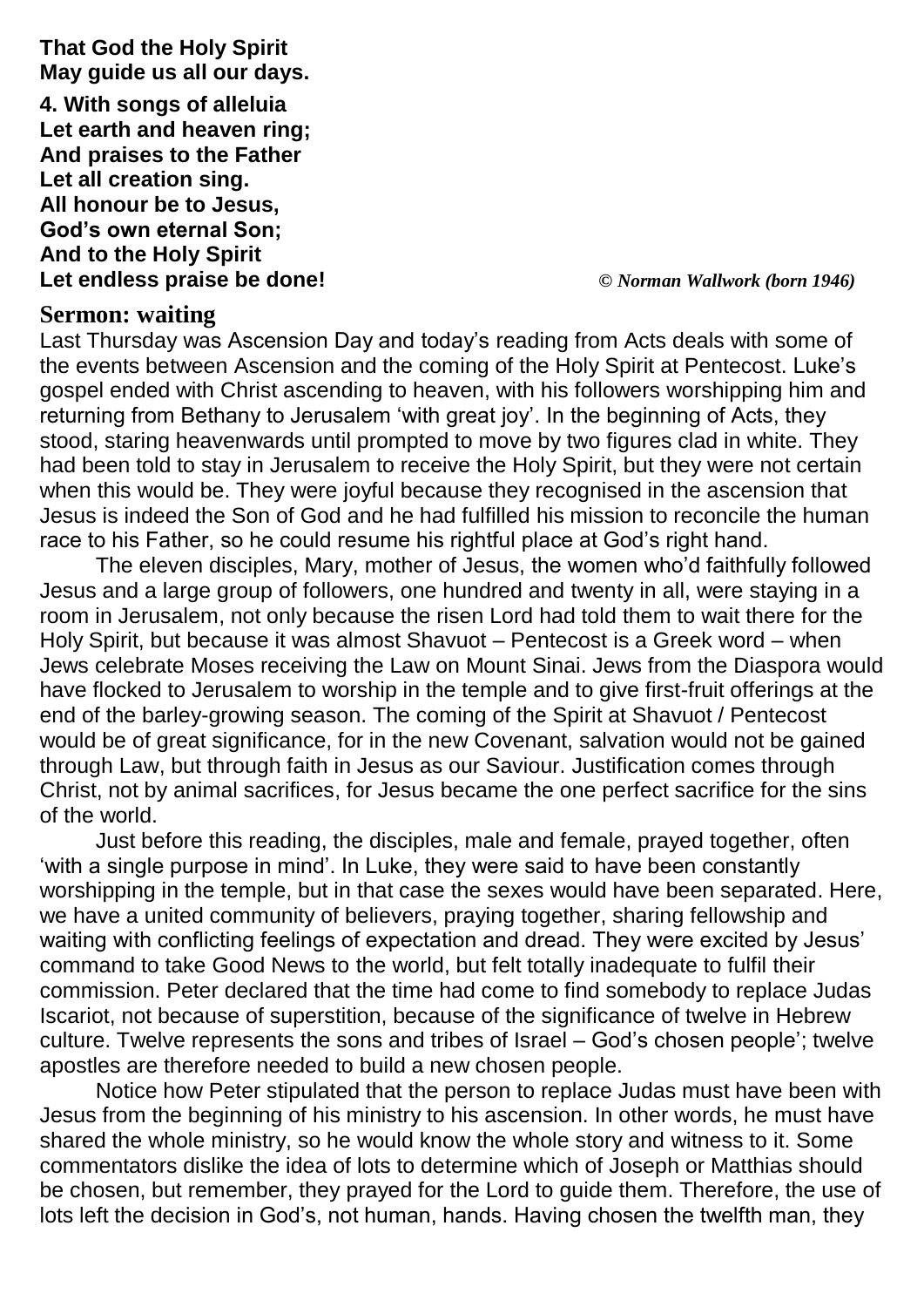continued in fellowship and prayer until the Spirit came to them. However, we can save that for next week's sermon.

Where does the passage from Acts leave us? We have effectively spent two years locked away because of COVID19. Like the disciples, we have experienced fear of family, friends or us coming to harm. We have had time to reflect on our lives and relationships, including our relationship with God. Many if not most of us will be joyful as Government restrictions come to an end, but that joy may be tinged with apprehension for the future. The disciples were also very apprehensive, so much so that the door of their room was bolted. They were painfully aware of their inadequacy to act in their own strength, yet they were joyful, too, because they knew of Christ's redeeming grace and power and they had the promise of the Holy Spirit so they could accomplish the Great Commission.

I hope we also know of Jesus' redemptive love and the capacity of the Spirit to guide and empower us, for the Great Commission is our responsibility today. Many of our churches have been active during the pandemic, but lockdown has provided opportunities for us to reflect upon what should happen as we return to a new normality. What changes do we need to make in worship and outreach? What practices are unproductive and ought to be abandoned? What new needs have we become aware of during coronavirus and how can we as a church, or as THE CHURCH, serve them? Our duty to bear the Christ-light is unchanged, but the way we carry it out – and our targets – may need to change. As we begin to open our churches again, let us rejoice in fellowship, praise God and engage in prayerful discussion, so we offer a Spirit-led response to our Saviour's call. Amen.

*Our closing hymn was written in 1909 by Revd. Charles Silvester Horne, a Congregational Minister and father of the entertainer Kenneth Horne, best – known for the "Round the Horne" radio series. It was Revd. Horne's version of Charles Gabriel's 'Glory Song'. We shall sing hymn number 185, 'Sing we the King who is coming to reign'.*

**1. Sing we the King who is coming to reign; Glory to Jesus, the Lamb that was slain! Life and salvation his empire shall bring, Joy to the nations when Jesus is King:** *Chorus Come, let us sing: Praise to our King, Jesus our King, Jesus our King: This is our song, who to Jesus belong: Glory to Jesus, to Jesus our King.*

**2. All shall be well in his kingdom of peace; Freedom shall flourish and wisdom increase; Justice and truth from his sceptre shall spring; Wrong shall be ended when Jesus is King:** *Chorus*

**3. Souls shall be saved from the burden of sin; Doubt shall not darken his witness within; Hell has no terrors, and death has no sting; Love is victorious when Jesus is King:** *Chorus*

**4. Kingdom of Christ, for thy coming we pray; Hasten, O Father, the dawn of the day When this new song thy creation shall sing:**